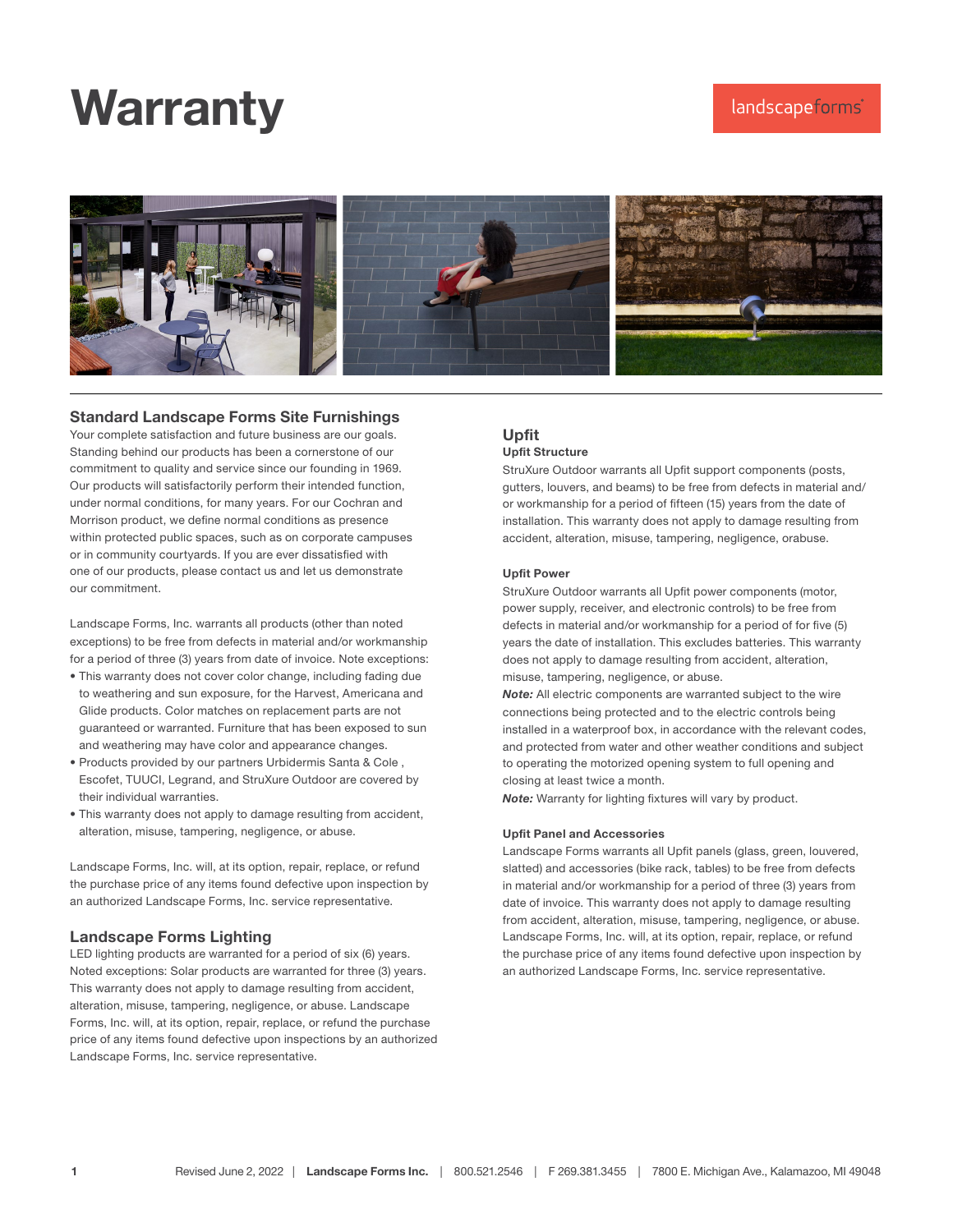# **Warranty**



### Custom Offerings by Landscape Forms' Studio 431

Landscape Forms, Inc. warrants all its products to be free from defects in material and/or workmanship for a period of three (3) years from date of invoice. Custom precast elements are warranted for two (2) years from date of invoice. Landscape Forms, Inc. warrants all power and lighting components (excluding batteries) to be free from defects in material and/or workmanship for a period of five (5) years from the date of installation. All electric components are warranted subject to the wire connections being protected and to the electric controls being installed in a waterproof box, in accordance with the relevant codes, and protected from water and other weather conditions. Fixtures and devices may be additionally covered by individual product warranties. This warranty does not apply to damage resulting from accident, alteration, misuse, tampering, negligence, or abuse. Landscape Forms, Inc., will, at its discretion, repair, replace, or refund the purchase price of any items found defective upon inspection by an authorized Landscape Forms service representative.

### Urbidermis Santa & Cole

Urbidermis Santa & Cole, guarantees the composition and performance features of all material that shape the product for a period of three years. The guarantee covers defects due to product quality. The guarantee excludes defects caused by reasons beyond the normal exposure and usage of the product. LED lighting products manufactured by Urbidermis are warranted for a period of 3 years from the date of invoice. Additionally, LED boards and drivers carry a 5-year warranty or 50,000 hours of operation, whichever is reached first. Urbidermis Santa & Cole compels itself to modify and/or replace the material considered faulty following the present guarantee, without any cost to the property and in a maximum term of three (3) months up to the fault notification. In case of not accomplishing this term, we compel the payment of the modification and/or replacements made by third persons. This guarantee will enter into force up to the delivery date of the product. We issue the present guarantee at Urbidermis Santa & Cole in Barcelona, 1 June, 2010.

### Escofet

ESCOFET warrants the durability of its product for a period up to five (5) years for concrete products. For their accessories/ elements made of other materials (not concrete), the standard warranty is a period of two (2) years from the date of invoice. The warranty covers the repair or replacement of the product or components at no charge. Notwithstanding, this warranty does not cover damages to ESCOFET products resulting from unloading; handling; installation; abuse; exposure to paint, liquids or corrosives; or any other damage not attributable to ESCOFET. The warranty shall also be void if ESCOFET products are tampered with, handled, removed or modified by persons not authorized by ESCOFET; or if the product has not been properly maintained by the customer.

### **TUCCI**

#### Ocean Master™, Plantation™, Ocean Master and Plantation MAX™ Umbrellas

15-years: Entire frame structure, including mast, hubs, struts, brackets and hardware.

10-years: SUNBRELLA® and other TUUCI Tuff Skin marine-grade fabric

5-years: Frame finishes, including powder coat and TUUCI's exclusive Aluma-TEAK™Manual lift systems and related components, including gear boxes and worm drives

#### Bay Master™ and Bay Master MAX™ Umbrellas

5-years: Entire frame structure, including mast, hubs, canopy ribs and hardware SUNBRELLA® and other TUUCI Tuff Skin furnituregrade fabricFrame finishes, including powder coat finishes 10-years: SUNBRELLA® and other TUUCI Tuff Skin marine-grade fabric

#### Stingray™ Shade Umbrellas

10-years: SUNBRELLA® and other TUUCI Tuff Skin marine-grade fabric 5-years: Entire frame structure, including trellis walls, trellis